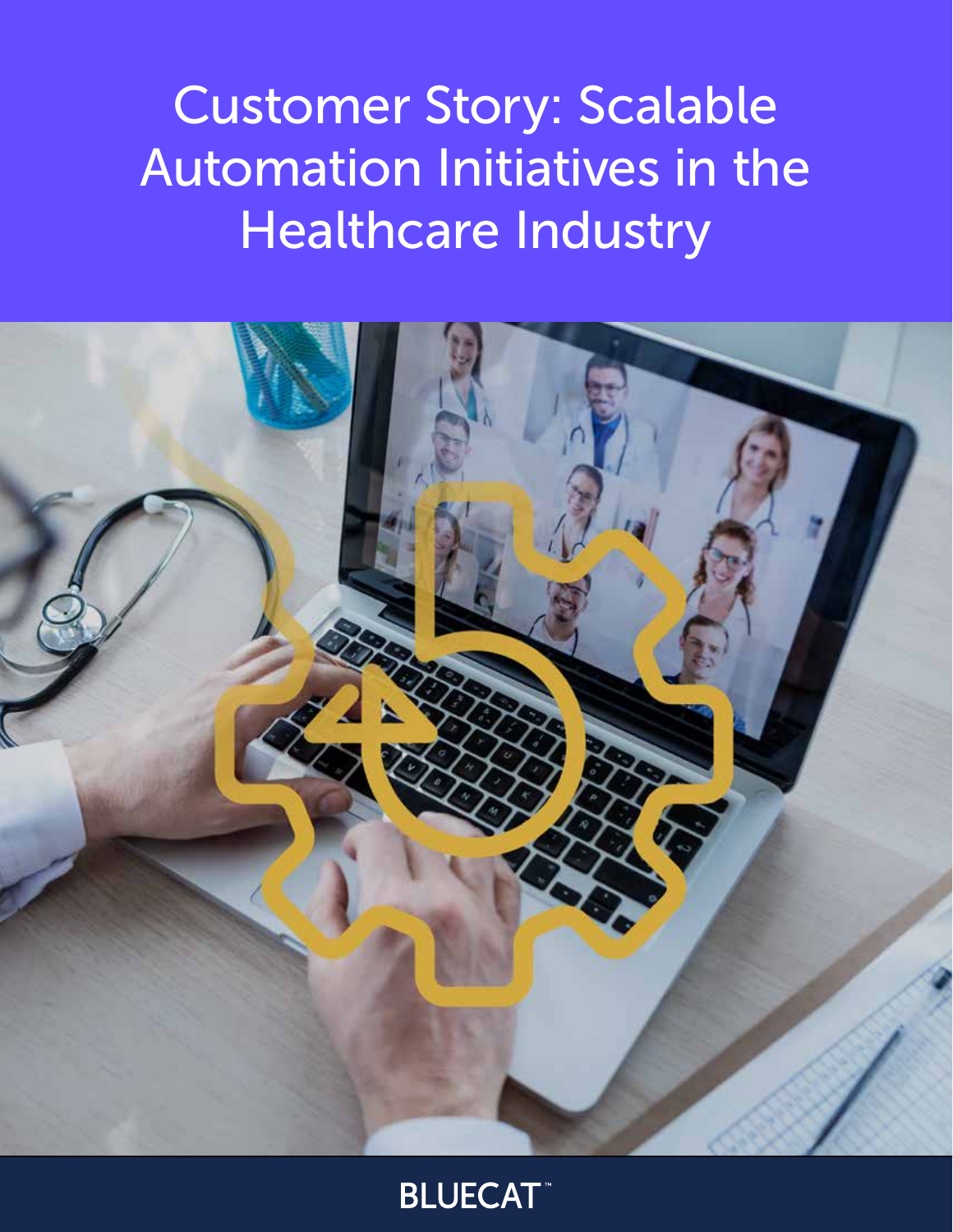

Employees: 129,000 Revenue: \$18B Business footprint: USA Industry: Healthcare

Architecture: Two data centers with local servers at each of about 50 sites

# The challenge: Their automation initiatives couldn't scale

"We were pushing services for our virtualization staff, and site server people, and wondering how we could keep some modicum of control over our DNS, DHCP, and IP address management (DDI) services," explains this healthcare network's network architect.

The entire networking team at this 129,000-person organization is just a small handful of professionals. And they were relying on some Powershell scripts to interface with BlueCat's API.

While the pet project proved the value of automating DDI services, the team began to run into scale problems. "We didn't want code being executed in ten different places. We needed to establish some order."

### **BLUECAT**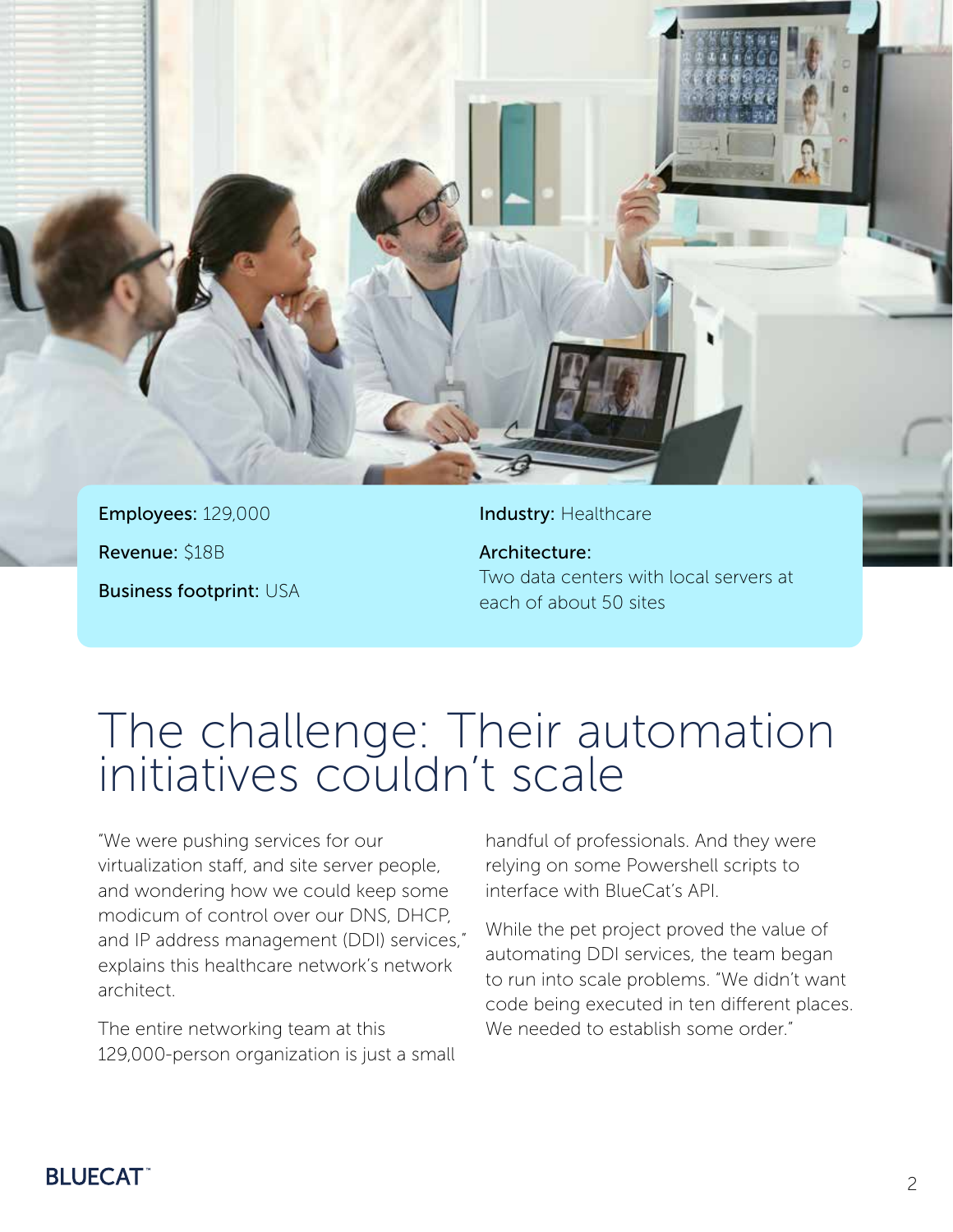## The solve: Graduating to a zero-touch server build initiative enabled by BlueCat Gateway

"We used **BlueCat's Gateway** network automation platform to build a number of scalable, fully supported automations. One of those is a cradle-to-grave process that covers everything from server build to decommissioning. It's zero-touch for the distributed network of facilities we serve."

Here's how the automation works: Users make selections in a self-service format through ServiceNow, providing inputs about the new server's location and purpose. Then, Gateway calls VMware's vRealize Orchestrator (vRO) to create the prefix for the host. Next, based on the user's selections, a backend algorithm creates the middle of the host. The suffix is a three- or four-digit number.

Once provided with the hostname, the user can boot up the server, obtain the next available [MAC address and IP address](https://bluecatnetworks.com/blog/mac-address-vs-ip-address-whats-the-difference/) from BlueCat, and then go back to ServiceNow and close the request.

"It's a huge win for repeatability and the amount of person-power saved on server builds," the network architect said. "Every one of these more sophisticated automation projects helps us allocate more resources towards improving patient care in other ways."